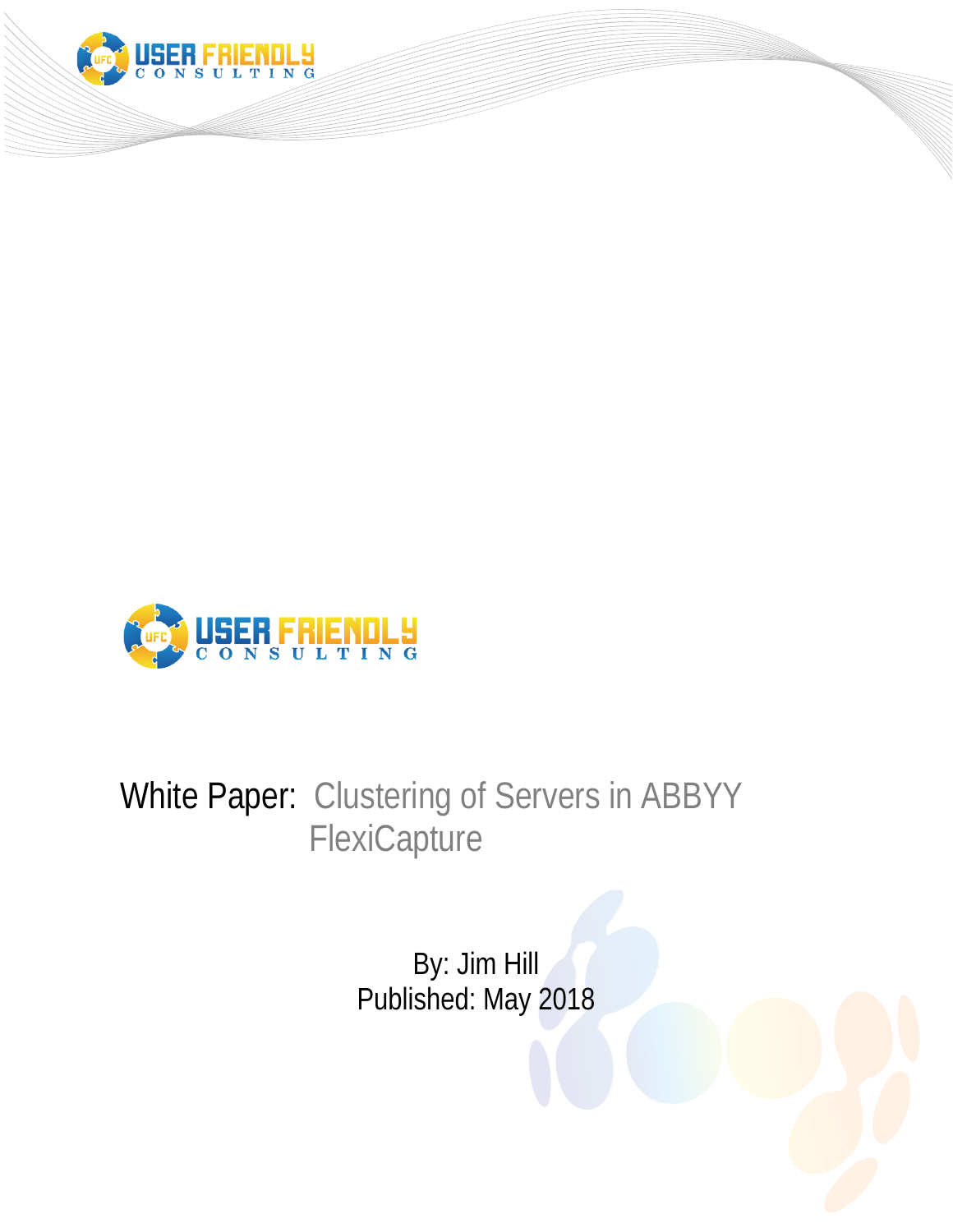

## Introduction

Configuring an ABBYY FlexiCapture Distributed system in a cluster using Microsoft Windows Server Clustering provides many advantages. Each server (called node) in the cluster can be configured either for failover or network load balancing. The distributed version of FlexiCapture has been architected to take maximum advantage of these features. There are licensing implications when implementing clustering and/or load balancing, so please contact your ABBYY account manager for details.

## Key Advantages of Configuring Cluster in the ABBYY FlexiCapture System

There are several advantages of clustering the ABBYY FlexiCapture Distributed application. The primary benefit of clustering is the provision of fault tolerance and distributed workloads as discussed below.

- 1. **Fault Tolerance**. Configuring FlexiCapture in a cluster provides greater fault tolerance as each function is distributed between multiple servers making the whole installation much more fault tolerant. If one server is unable to provide a particular function that can automatically be picked up by the other server in the cluster assigned to that function. This eliminates a single point of failure for the system and provides the high availability necessary for a global capture application.
- 2. **Distribution of Workloads Among Servers**. Configuring FlexiCapture in a cluster provides a very easy way to increase processing capacity therefore making scaling of processing capacity very easy. Just add another server node to the cluster.
- 3. **Greater Availability**. This is important for companies where FlexiCapture is needed on a 24 x 7 basis such as when the system is used for the global capture application or in cases where critical business functions are provided such as invoice order processing.
- 4. **Easier Management and Administration of the System**. Administration of the cluster is done centrally through the Microsoft Failover Clustering utility and the NLB Manager in Windows Server. Configuration of clustering on the FlexiCapture system is easily performed through out of the box functions. Additional FlexiCapture licenses may not be required, this is discussed later in this article. But please check with your ABBYY partner or sales representative to be certain before planning the implementation.

## Understand Cluster Types

#### Two Cluster Types and Multiple Configurations

**NLB Versus Failover**. Microsoft provides two distinct types of cluster configurations, the NLB (network load balancing) type and the failover cluster. The NLB type is used to progressively scale the FlexiCapture system as increasing processing needs are addressed. The failover cluster type picks up the processing task when an operation fails on a single node in the cluster. Note that failover and NLB clusters cannot work on the same server installation.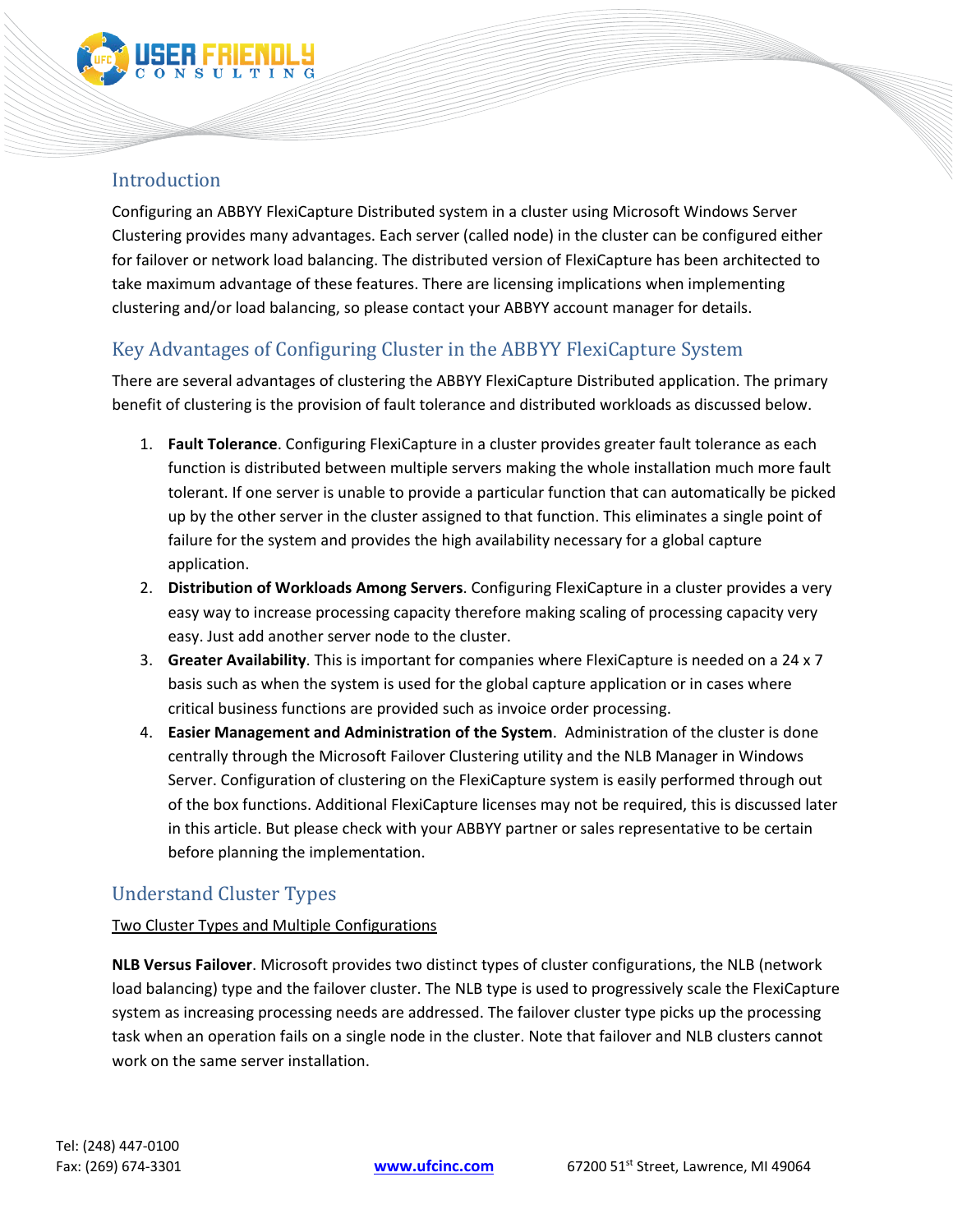

**Active Versus Passive.** Each cluster type can be configured in either an active or passive type. In the active failover cluster configuration, each node (server in the cluster) is running and performing processing functions at the same time. In the case of a passive failover cluster configuration the second or successive nodes don't come into action until the previous node fails. In the case of FlexiCapture the failover cluster is generally configured in passive mode for things like the licensing server. More will be explained about this later in this article.

## Hardware Considerations

Anyone who has ever worked with a Microsoft cluster will remember that two network cards are required on the server in order to provide a distinct network connection for each node because one is required to handle the private network traffic on the node with two-way heartbeat information.

## Basic Configuration of Servers and Nodes

Figure 1 shows the various FlexiCapture stations and servers in the FlexiCapture Distributed system. For high capacity processing each function must be installed on a separate server as shown in Figure 1 below. Keep in mind the distinct differences between the two types of clusters, the network load balancing (NLB) and the failover cluster.

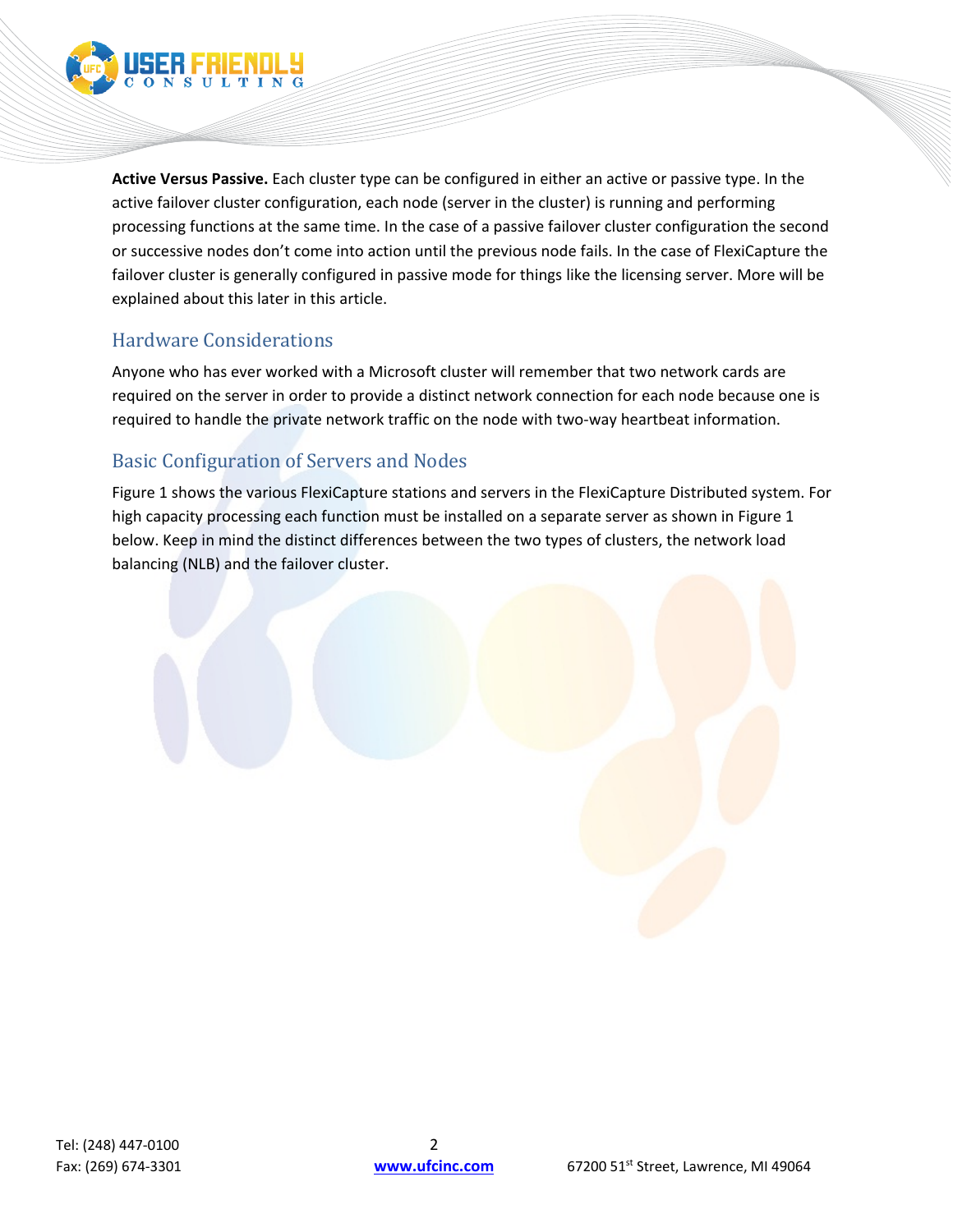



### **Figure 1: Basic FlexiCapture Station Diagram**

Application Layer

• **Application Server**, can be installed on a **network load balancing** cluster. Provides a web service in IIS (Internet Information Services) that verifies user authentication and authorization and performs other functions including execution of the capture workflows. This server hosts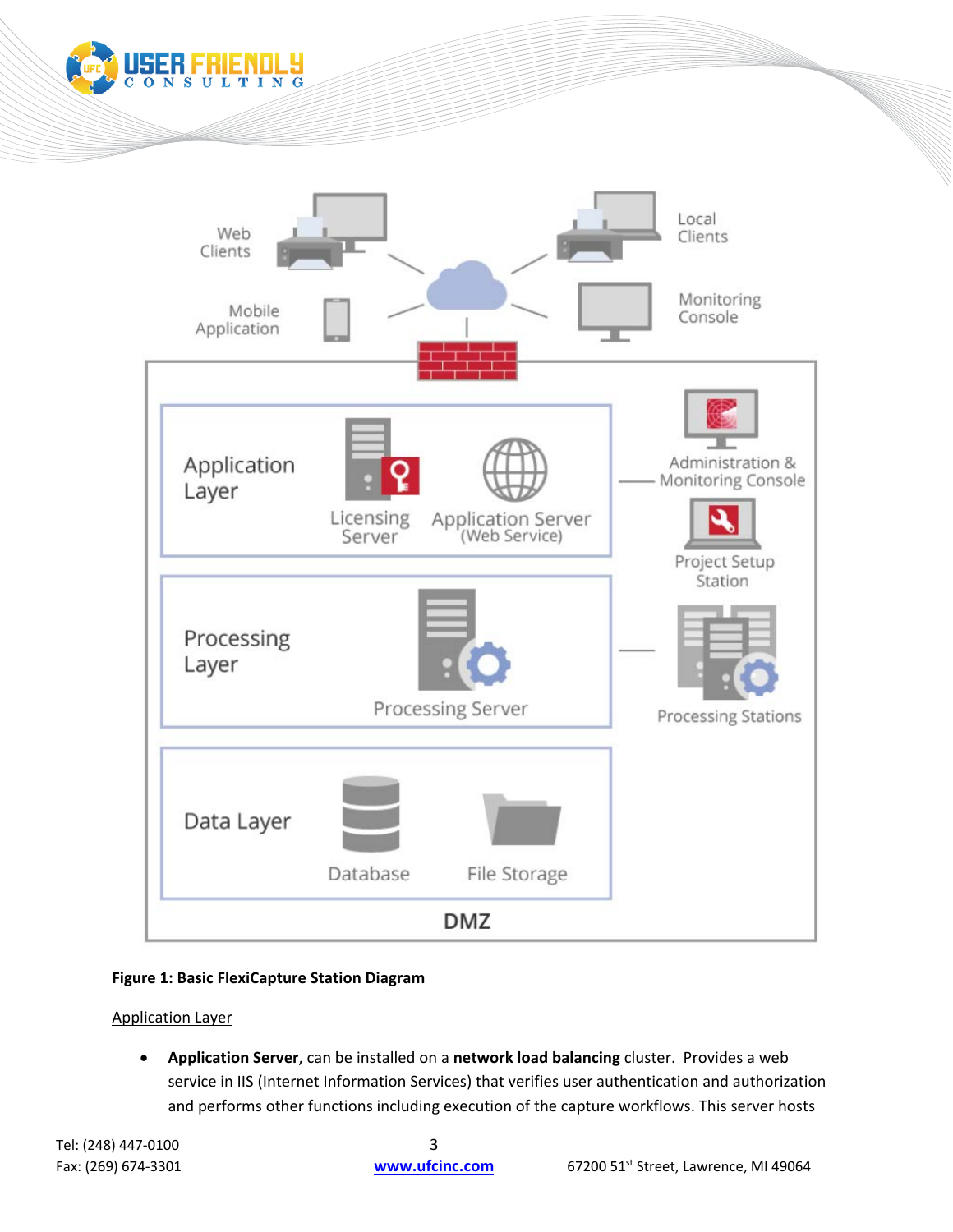

the admin and monitoring console web page through which the main functions of the FlexiCapture system are administered. As an alternative configuration, it is possible to configure the routing of network connections to specific cluster nodes in contrast to using NLB affinity settings. When you first install the application server, you will of course have to create the database and also configure the file storage for this application server. This is done through the web administration console familiar to anyone who has ever installed FlexiCapture Distributed, and hopefully you have provided sufficient DBA credentials for the database creation! Note: scripts are provided in the installation directory (C:\inetpub\wwwroot\FlexiCaptureXX\Server by default) that can be given to your DBA for manual database creation if security is a concern.

• **Licensing Server** (also called Protection Server), can be installed on a **failover cluster**. Manages the software application licensing for all users including those logging in through the various rich clients and web stations. Note that each licensing server must have its own FlexiCapture license (or the same production license with an additional activation) because if one node fails the second node will require a license.

#### Processing Layer

- **Processing Server**, can be installed on a **failover cluster**. This manages a pool of processing stations which provide the software OCR and other functions. The processing server is actually the only service which is shared between the nodes which makes it easy to test the failover service.
- **Database Server**. FlexiCapture requires access to a Microsoft SQL Server or Oracle instance, except that for development instances Microsoft SQL Server Express can be utilized. Also, for development it is possible to install all servers and stations on a single machine with the understanding that processing performance will be limited. Clustering of the database server is outside of the scope of this paper as it falls into the category of database administration. However, FlexiCapture can work with SQL Server installed on a **failover cluster**. ABBYY recommends that the database server always be installed on a separate machine.
- **Processing Stations,** can be installed on an **NLB cluster** and The web-based stations (which connect to IIS) can be installed on **NLB clusters**. Processing stations are the workers which provide the necessary OCR processing power in order to accomplish the data extraction functions within the allotted timeframe. There is much to understand about choosing the number of cores and memory assigned to processing stations. For example, the addition of CPU cores will only allow for the simultaneous processing of *additional* batches, not faster processing of existing batches. There is a point of diminishing returns when adding cores if the underlying system cannot support them. Almost more important than adding cores is disk bandwidth, because at some point the cores will be limited by the bandwidth of the disks.

It is a best practice to install the processing stations on their own servers. Multiple processing stations on multiple servers inherently provides both load balancing and fail over. Although stations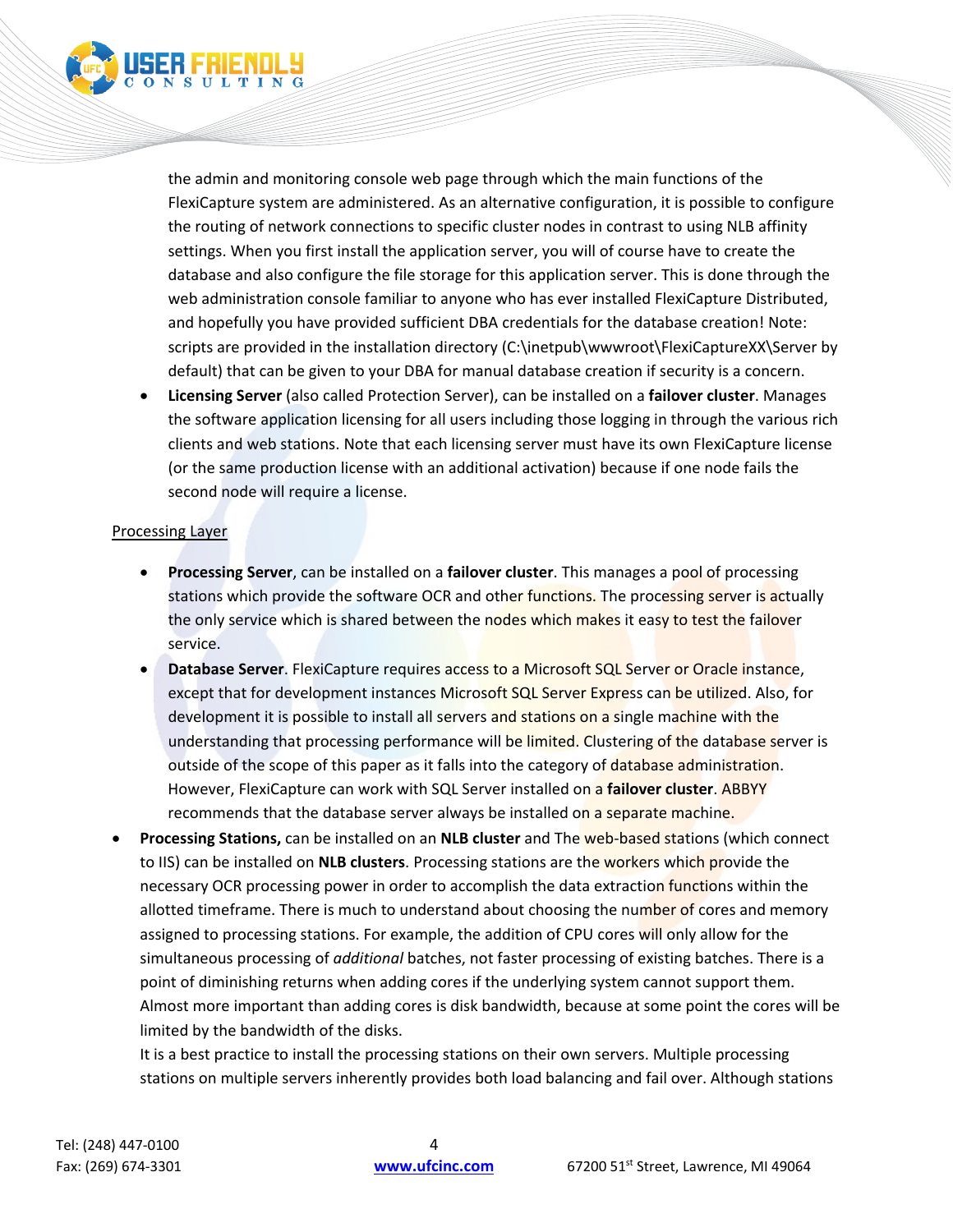

can also be limited to specific tasks. For instance, you can have a processing station server that only does import, 3 that only do recognition, one for export, etc.

#### Data Layer

• **File Storage Server**. FlexiCapture requires a network location to store files during the work in process. For a development system or smaller FlexiCapture processing environments this function may be performed by storing files within the database server. Files are only stored in the file storage server as long as steps are remaining to be completed in the workflow. For example, verification operators in an invoice processing solution may need to gather required information about a particular invoice document for a week or longer. During that time the invoice document will remain within the FlexiCapture file storage server. The moment that the last remaining workflow step has been completed the document and data is exported data will remain in the system until the set retention window is exceeded. The default retention window is 14 days, and it is possible to configure the system such that data is never deleted. For extremely high processing environments it is recommended that an external storage server (NAS, the lower cost option, or SAN) be utilized which provides read/write access at 1 Gb/second. In a medium capacity environment, a disk array in a RAID10 (or less ideal RAID1) should be provided along with very fast disk drives or SSD units.

Figure 2 shows a high-level diagram of the basic servers and cluster types.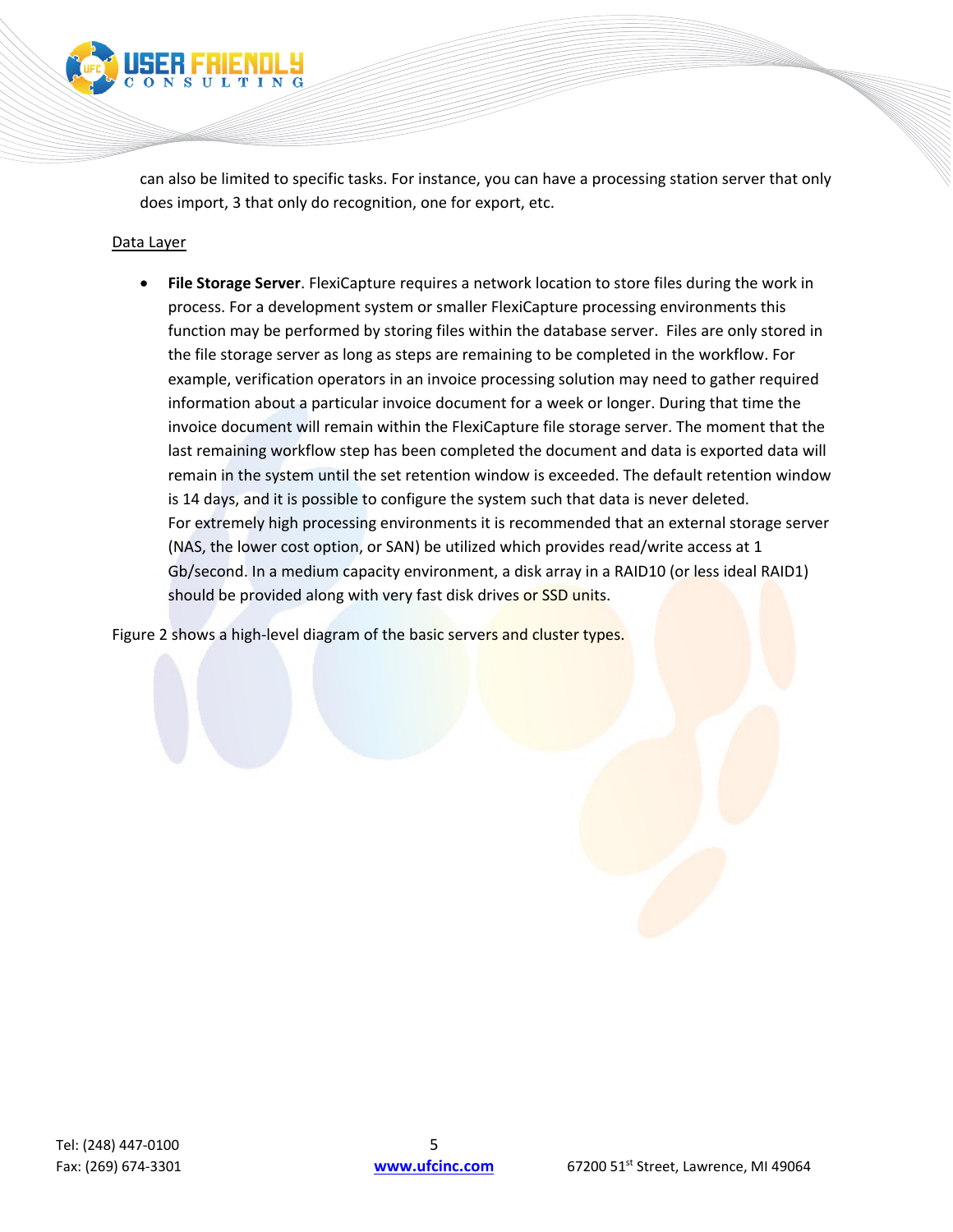

**SQL Server (FailOver cluster)** 

#### **Figure 2: Servers and Cluster Types**

## ABBYY FlexiCapture Licensing Implications

Licensing is an important consideration in the planning of the cluster. As mentioned in the introduction, there are some licensing implications to cluster ABBYY FlexiCapture. When ordering a cluster license, you must consider both the page count and the licensing of the various stations. This is because during the time that the primary node is unable to serve the licensing function the secondary node will be required to provide sufficient licensing for the users. Considerations include the number of pages expected, the type of FlexiCapture system (invoices versus plain FlexiCapture), and the number of type of each station license required.

The following diagram is useful to help plan the licensing needs for the failover server operating the licensing function. You will want to create your own detailed map of the servers being clustered with details including the main IP address, heartbeat IP address, and DNS assigned server names for each.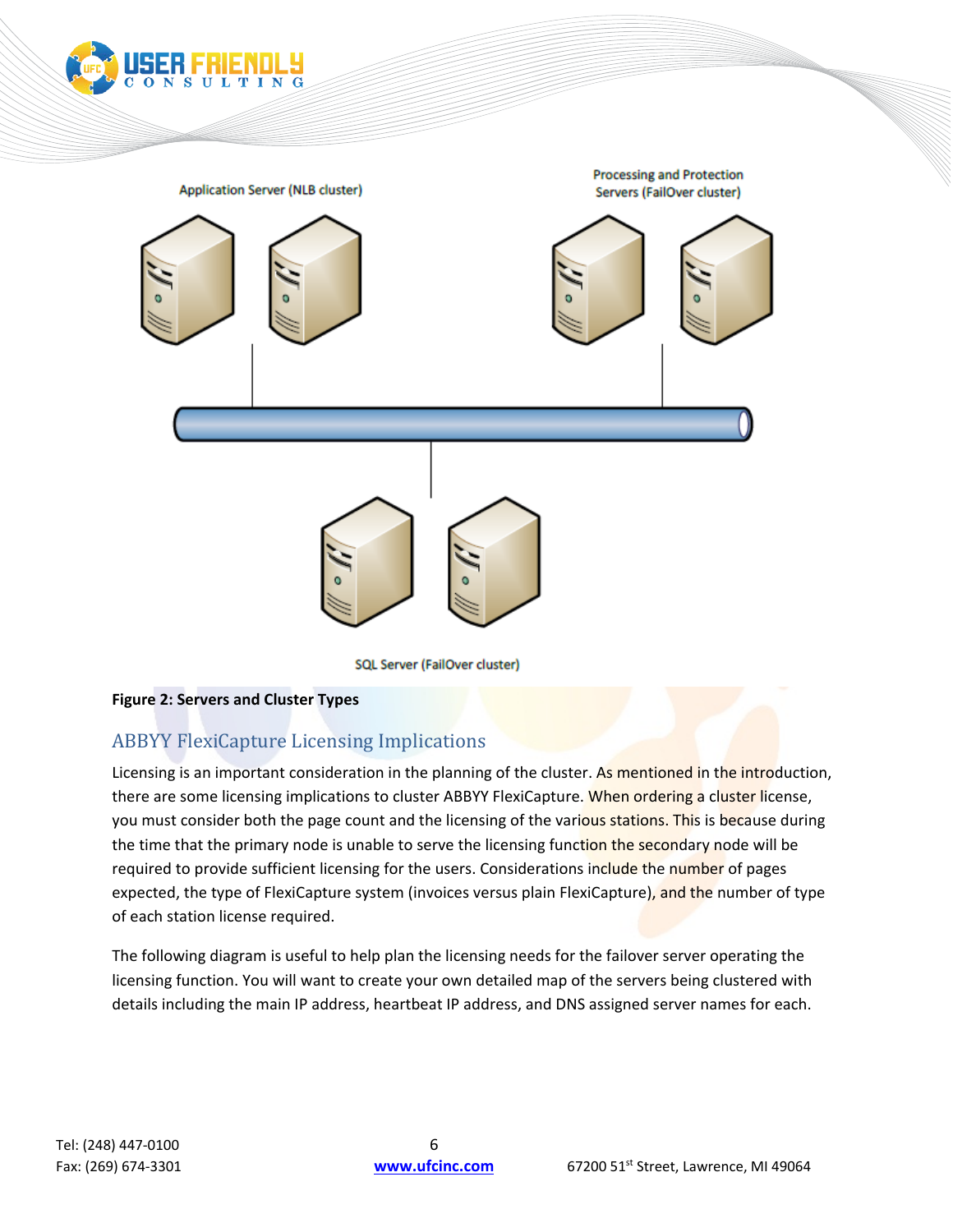

#### **Figure 3: Architecture Showing Stations**

## **Conclusion**

Configuring clustering of the servers used in ABBYY FlexiCapture provides many advantages including high availability, load distribution among the servers, easier management and centralized administration. Clustering is a built-in function for FlexiCapture and it can be done for any of the servers without additional licensing costs except for the licensing server itself.

## How User Friendly Consulting Can Help

We provide consulting services for ABBYY FlexiCapture, including both the installation and administration of the product well as assisting with or performing development using the web service API. Please reach out to us if you would like to have us solve your document conversion or data extraction challenge or just for help with properly configuring your existing ABBYY FlexiCapture system. We provide a wide range of consulting options including ABBYY trained and certified personnel as well as a wide range of training options to get your employees up to speed on the product very quickly. We